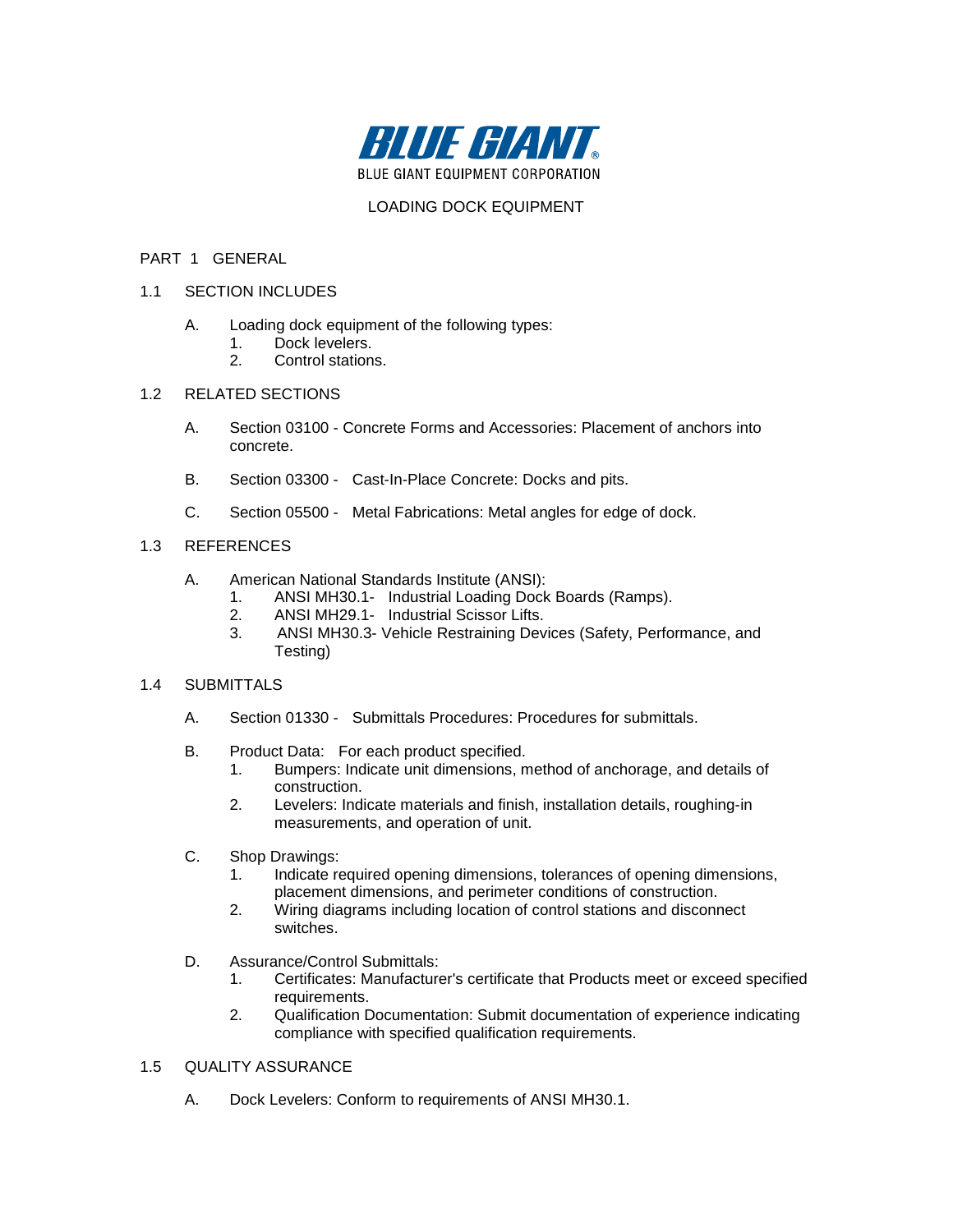- B. Vehicle Restraining Devices: Conform to requirements of ANSI MH30.3.
- C. Manufacturer Qualifications:
	- 1. Manufacturer specializing in manufacturing Products specified with minimum 30 years' experience.
	- 2. Manufacturer to have quality assurance improvement programs.
	- 3. Manufacturer shall be associated with Loading Dock Equipment Manufacturers (LODEM) setting ANSI standards.
	- 4. Manufacturers welding procedure compliant with A.W.S.D1 .1 specifications.
- D. Installer Qualifications: Company specializing in performing the Work of this Section with minimum 5 years' experience.
- 1.6 DELIVERY, STORAGE, AND HANDLING
	- A. Refer to Section 01600 Product Requirements: Transporting, handling, storage, installation and protection of products.
- 1.7 WARRANTY
	- A. Warranty: Provide manufacturer's standard warranty.
- PART 2 PRODUCTS
- 2.1 MANUFACTURERS
	- A. Acceptable Manufacturer: Blue Giant Equipment Corp., which is located at: 85 Heart Lake Rd. S., Brampton, ON, Canada L6W 3K2 Toll Free Tel: 800-668-7078 Tel: 905-457-3900 Email: [marketing@bluegiant.com](mailto:marketing@bluegiant.com) Web[: www.BlueGiant.com](http://www.bluegiant.com/)
- 2.2 HYDRAULIC DOCK LEVELERS
	- A. **Hydraulic Dock Levelers:** 'A' Series Dock Levelers, Model 'HA' as manufactured by BLUE GIANT.
		- 1. **Type:** Recessed, pit installed hinged dock leveler. Electro-hydraulically operated dock leveler complete with hydraulic lip and deck cylinders and 4 inches (101 mm) assured motion float (maintained deck tilt). Pit Depth: Front 20 inches (508 mm) and Rear 19-1/2 inches (495 mm). Deck length includes 16 inches (406 mm) lip.
			- a. Model HA6006: Deck Size 72 inches (1829 mm) W by 75-1/2 inches (1918 mm) L.
			- b. Model HA6008: Deck Size 72 inches (1829 mm) W by 99-1/2 inches (2527 mm) L.
			- c. Model HA6010: Deck Size 72 inches (1829 mm) W by 123-1/2 inches (3137 mm) L.
			- d. Model HA6012: Deck Size 72 inches (1829 mm) W by 147-1/2 inches (3747 mm) L.
			- e. Model HA6606: Deck Size 78 inches (1981 mm) W by 75-1/2 inches (1918 mm) L.
			- f. Model HA6608: Deck Size 78 inches (1981 mm) W by 99-1/2 inches (2527 mm) L.
			- g. Model HA6610: Deck Size 78 inches (1981 mm) W by 123-1/2 inches (3137 mm) L.
			- h. Model HA6612: Deck Size 78 inches (1981 mm) W by 147-1/2 inches (3747 mm) L.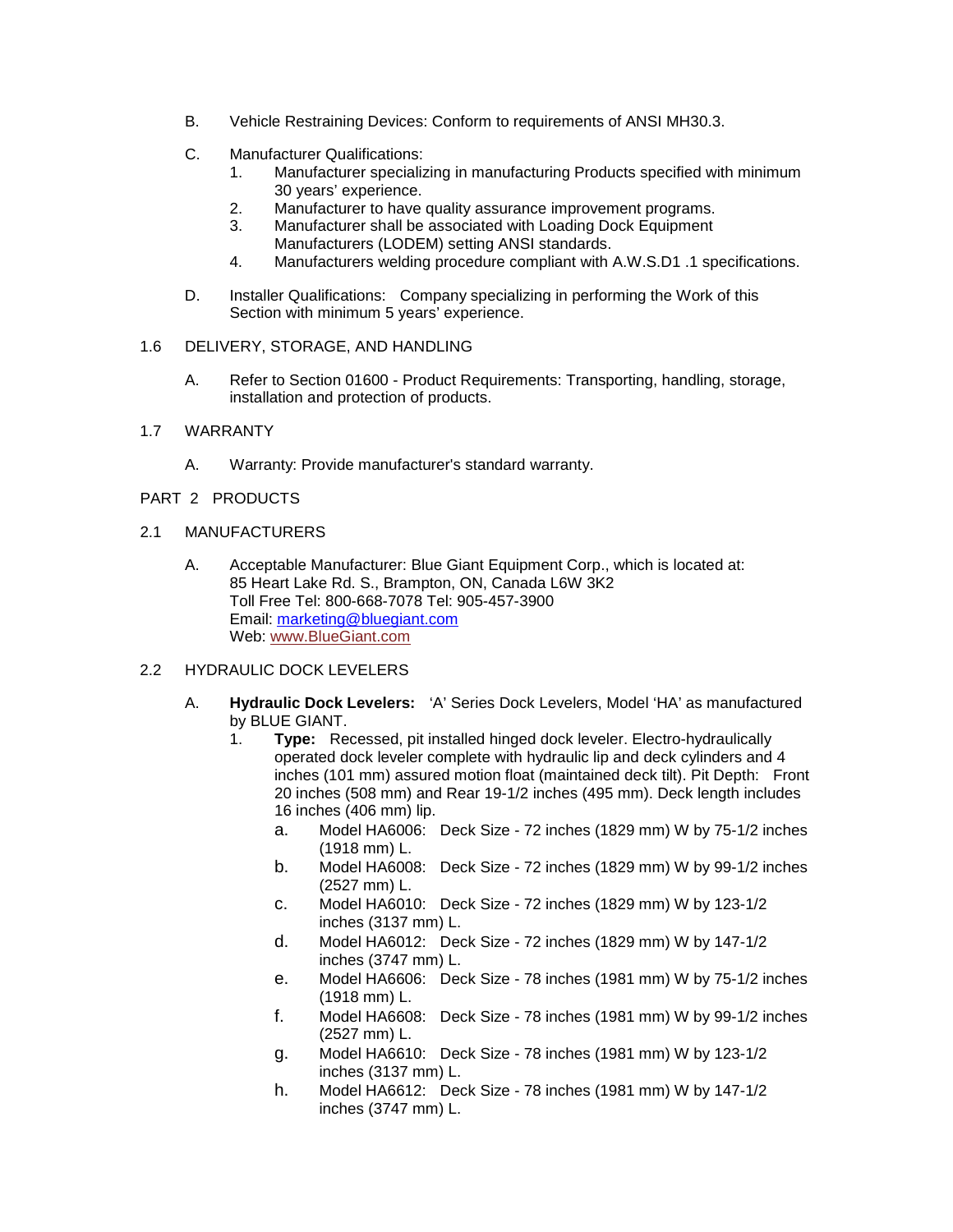- i. Model HA7006: Deck Size 83 inches (2108 mm) W by 75-1/2 inches (1918 mm) L.
- j. Model HA7008: Deck Size 83 inches (2108 mm) W by 99-1/2 inches (2427 mm) L.
- k. Model HA7010: Deck Size 83 inches (2108 mm) W by 123-1/2 inches (3137 mm) L.
- l. Model HA7012: Deck Size 83 inches (2108 mm) W by 147-1/2 inches (3747 mm) L.
- **2. Function:** 
	- a. Vertical Travel: Working range of 12 inches (305 mm) above and 12 inches (305 mm) below dock level.
	- b. Automatic Vertical Compensation: Unit provides float of 12 inches (305 mm) above and 12 inches (305 mm) below dock level.
	- c. Automatic Lateral Compensation: Provides maintained side-to-side deck tilt of up to 4 inches (102 mm) to compensate for canted truck beds.

# **3. Operation:**

- a. Hydraulic Operating System: Easy to operate, quiet and smooth cycling. Electro-hydraulic raising and hydraulic lowering of the dock leveler controlled from a remote pushbutton station. Includes means of lowering the dock leveler below platform level with lip retracted behind dock bumpers. The loaded ramp's free fall is limited to not over 3 inches (76 mm) by a hydraulic velocity fuse. Unit shall come complete with a 1HP TENV motor and equipped with overload protection. Power pack mounted underneath the deck.
- b. Control Station: Model SP1. Remote push-button control station. Provide a single push button control station with constant pressure "I" (UP) button. Control station is NEMA4X / IP65 rated, 3-1/4 inch W x 6-1/2 inch W x 5-1/8 inch D (83 mm x 165 mm x 130 mm) in size) (standard).

# **4. Rated Capacity:**

- a. Welding procedure compliant with ANSI AWS D1.1 (2008) specifications. All units rated in compliance with ANSI MH30.1 (2007). ANSI/NFPA70 approved electrical components. Dock Leveler capacities available from 30,000lb to 80,000lb (13,636 kg to 36,288 kg).Structural deck support to include minimum six each high-tensile
- 5. **Power:** V, Amps, Phase.<br>6. Standard Safety Devices:

# **6. Standard Safety Devices:**

- a. Full operating range metal toe guard protection.
- b. Hydraulic velocity fuse "fall safe" to limit free fall up to 3 inches (76 mm).
- c. Cross traffic support lip engaged in saddles.
- d. Corner safety stops.
- e. Telescopic v-grooved maintenance strut, integral to unit.
- f. Beveled lip.

# **7. Finish and Color:**

- a. Dock Levelers: Toe guards painted safety yellow as specified by ANSI Z535.1. High visibility OSHA safety striping on stationary side toe guards.
- 8. **Warranty:** Warranties are subject to standard limitations on liability. Consult manufacturer for full details on warranty information and product registration.

# **9. Standard Accessories:**

- a. Night Locks.
- b. Two model DB411 laminated bumpers 14 inches W by 10 H by 4.5